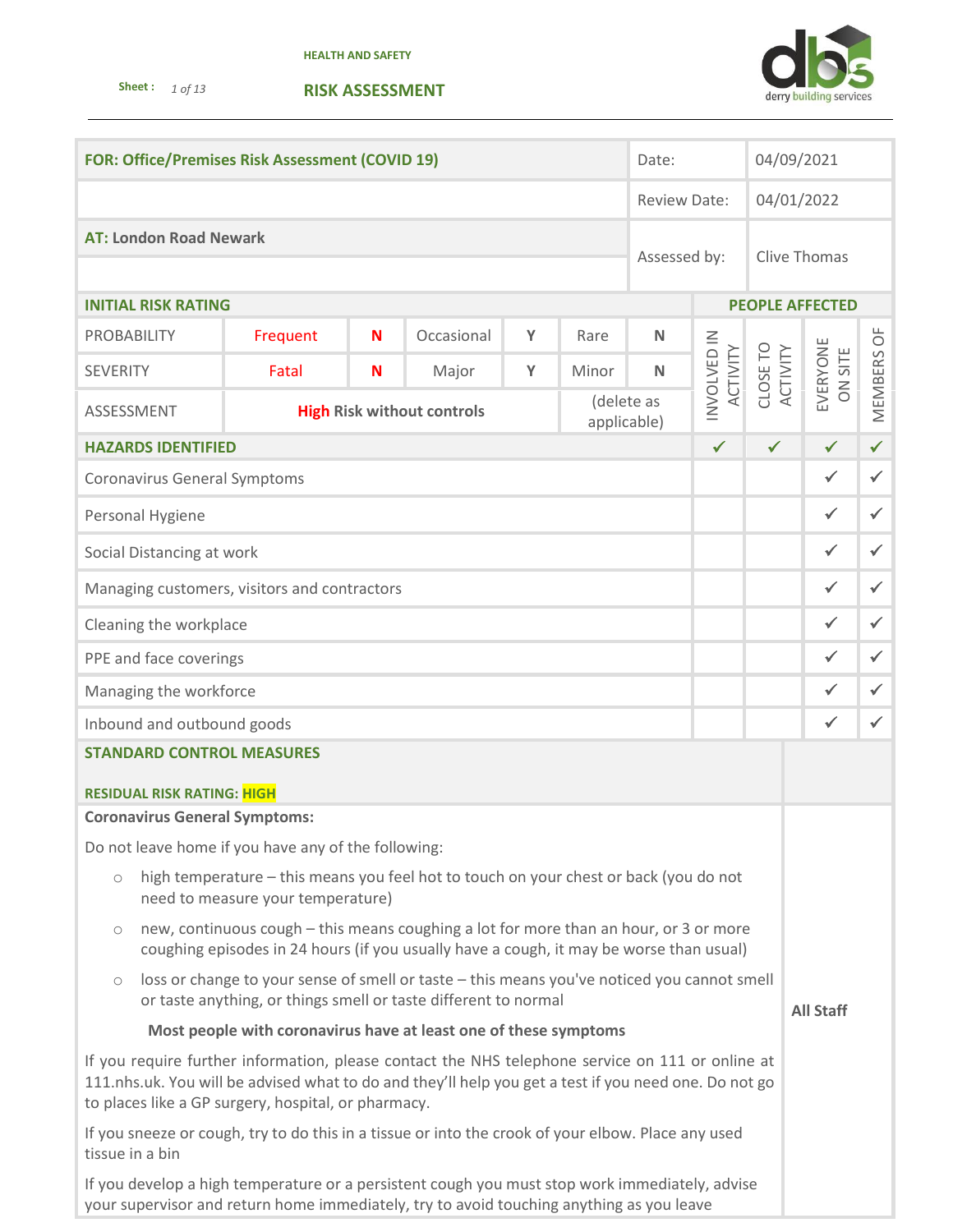

## **RISK ASSESSMENT**

| Self-Isolation:                                                                                                                                                                                                                                                                                                                                                                                                                                                        |                  |
|------------------------------------------------------------------------------------------------------------------------------------------------------------------------------------------------------------------------------------------------------------------------------------------------------------------------------------------------------------------------------------------------------------------------------------------------------------------------|------------------|
| Staying at home if you have symptoms (self-isolation)                                                                                                                                                                                                                                                                                                                                                                                                                  |                  |
| If symptoms develop then the affected person should self isolate and arrange PCR test using the<br>NHS Corona Virus test booking platform continuing to follow the latest PHE/NHS self-isolation<br>guidelines.                                                                                                                                                                                                                                                        | <b>All Staff</b> |
| Any person who exhibits Covid-19 symptoms should self-isolate and not travel or<br>$\circ$<br>present themselves for work.                                                                                                                                                                                                                                                                                                                                             |                  |
| Reporting - B&K Group Employees:                                                                                                                                                                                                                                                                                                                                                                                                                                       |                  |
| Should any employee develop Covid-19 symptoms and have to self-isolate as above - including in<br>relation to other members of their household - they are required to report this to Janie. Anderton<br>@derry-bs.co.uk and their line manager.                                                                                                                                                                                                                        | <b>All Staff</b> |
| Suspected cases should be updated on return to work e.g. on receipt of a 'negative' test                                                                                                                                                                                                                                                                                                                                                                               |                  |
| <b>Personal Hygiene:</b>                                                                                                                                                                                                                                                                                                                                                                                                                                               |                  |
| Simple hygiene measures can help protect your own health and everyone else's:                                                                                                                                                                                                                                                                                                                                                                                          |                  |
| Don't touch your face<br>$\bullet$<br>Avoid touching your eyes, nose and mouth.<br>$\bullet$<br>Don't cough or sneeze into your hands<br>$\bullet$<br>Cover your mouth and nose with your elbow or tissue when coughing or sneezing. Dispose<br>$\bullet$<br>of used tissue immediately.<br>Keep your distance -Stay away from people who are coughing or sneezing.<br>$\bullet$<br>Wash hands frequently with soap and water for at least 20-30 seconds.<br>$\bullet$ | <b>All Staff</b> |
| If using a hand sanitizer ensure that it contains at least 60 per cent alcohol, ensure coverage on all<br>parts of the hands and rub hands together for 20-30 seconds until hands feel dry.                                                                                                                                                                                                                                                                            |                  |
| If hands are visibly dirty, always wash hands with soap and water.                                                                                                                                                                                                                                                                                                                                                                                                     |                  |
| Regular cleaning of your smartphone and smartphones, tablets and laptops need to be cleaned more<br>than ever to help limit the spread of the coronavirus.                                                                                                                                                                                                                                                                                                             |                  |
| Do not bring unnecessary items to work.                                                                                                                                                                                                                                                                                                                                                                                                                                |                  |
| Personal clothing and items, such as handbags should be stored in lockers or personal storage boxes<br>- these items should not be placed on desks or common surfaces                                                                                                                                                                                                                                                                                                  |                  |
| 1.0 Social Distancing at work:                                                                                                                                                                                                                                                                                                                                                                                                                                         |                  |
| <b>RESIDUAL RISK RATING: MEDIUM</b>                                                                                                                                                                                                                                                                                                                                                                                                                                    |                  |
| Public Health England guidelines including, where possible, maintaining a sensible distance from<br>others.                                                                                                                                                                                                                                                                                                                                                            |                  |
| Review workspace to maintain sensible distancing requirements - the maximum number occupants<br>in shared or communal offices / rooms should be established.                                                                                                                                                                                                                                                                                                           |                  |
| Everyone is advised to generally keep a sensible distance apart and work should be planned to<br>minimise contact between workers, avoiding skin-to-skin including handshakes and face-to-face<br>contact.                                                                                                                                                                                                                                                             | <b>ALL STAFF</b> |
| Workstation screens to remain in place, Face to Face working is to be avoided                                                                                                                                                                                                                                                                                                                                                                                          |                  |
| Seating Plans to be adhered too.                                                                                                                                                                                                                                                                                                                                                                                                                                       |                  |
| Understand entrance and exit protocols.                                                                                                                                                                                                                                                                                                                                                                                                                                |                  |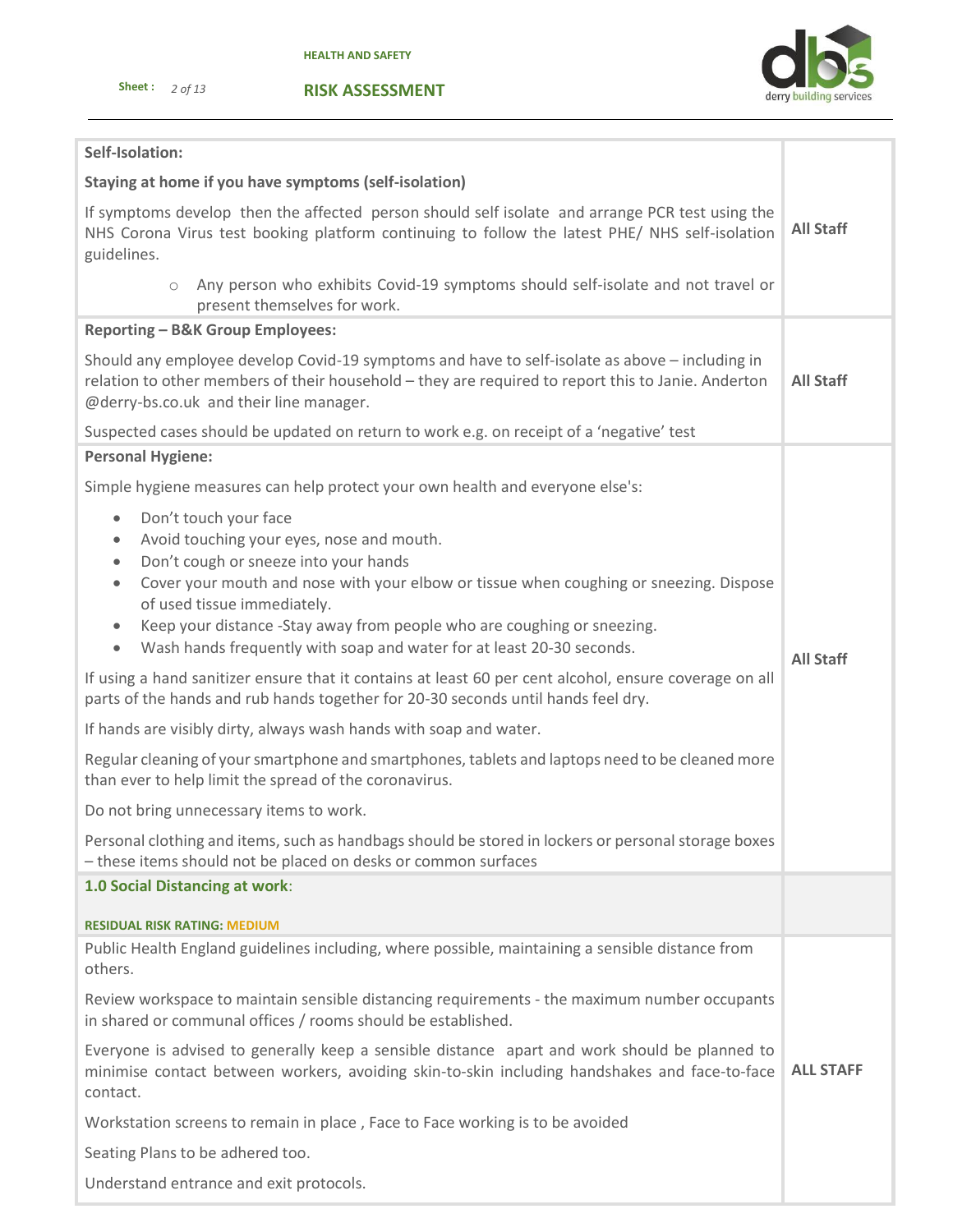**RISK ASSESSMENT**

**Sheet :** *3 of 13* 



| Comment: Covid -19 Social distancing signage has been strategically located throughout all office<br>areas, Office occupancy levels have been considered to ensure sensible social distancing, Work<br>Station Screens will remain in place. Individual office occupancy levels to be established and not<br>exceeded, Office Occupancy levels are to be displayed in prominent locations. |                  |  |  |  |
|--------------------------------------------------------------------------------------------------------------------------------------------------------------------------------------------------------------------------------------------------------------------------------------------------------------------------------------------------------------------------------------------|------------------|--|--|--|
| 1.1 Coming to and leaving work:                                                                                                                                                                                                                                                                                                                                                            |                  |  |  |  |
| <b>RESIDUAL RISK RATING: MEDIUM</b>                                                                                                                                                                                                                                                                                                                                                        |                  |  |  |  |
| You should try to travel to the office alone whenever possible.                                                                                                                                                                                                                                                                                                                            |                  |  |  |  |
| Where possible workers should avoid using public transport. Where public transport is the only<br>option - try to arrange during off-peak hours.                                                                                                                                                                                                                                           |                  |  |  |  |
| Observe any Government requirements relating to use of face coverings where applicable.                                                                                                                                                                                                                                                                                                    |                  |  |  |  |
| Alternatives to public transport may include walking, cycling or driving.                                                                                                                                                                                                                                                                                                                  |                  |  |  |  |
| Plan to ensure there are adequate parking facilities / secure cycle storage (no cycles in offices).                                                                                                                                                                                                                                                                                        |                  |  |  |  |
| Car sharing should be in line with Government guidelines e.g. Family members who reside together                                                                                                                                                                                                                                                                                           | <b>ALL STAFF</b> |  |  |  |
| Reducing congestion at entrances e.g. Distance markings.                                                                                                                                                                                                                                                                                                                                   |                  |  |  |  |
| Introducing priority flow at entry and exit points.                                                                                                                                                                                                                                                                                                                                        |                  |  |  |  |
| Providing handwashing facilities, or hand sanitiser at entry and exit points.                                                                                                                                                                                                                                                                                                              |                  |  |  |  |
| Self-sanitise hard surfaces on security devices such as keypads                                                                                                                                                                                                                                                                                                                            |                  |  |  |  |
| Comment: Access and egress into the office has been considered with dedicated points of entry dependant on<br>location of individual workstations within the offices.<br>Regular lateral flow testing will be undertaken, DBS offices are registered testing centres although Lateral<br>flow testing is not mandatory employees should consider taking regular tests                      |                  |  |  |  |
| 1.2 Moving around buildings and worksites:                                                                                                                                                                                                                                                                                                                                                 |                  |  |  |  |
| <b>RESIDUAL RISK RATING: MEDIUM</b>                                                                                                                                                                                                                                                                                                                                                        |                  |  |  |  |
| Circulation routes / stairs / corridors:                                                                                                                                                                                                                                                                                                                                                   |                  |  |  |  |
| Implement 'area of safety' or 'passing' points to maintain social distancing                                                                                                                                                                                                                                                                                                               |                  |  |  |  |
| Staff should use stairs in preference to lifts. Where lifts must be used, this should be single person<br>use or designated occupancy and positioning, to reduce contact.                                                                                                                                                                                                                  |                  |  |  |  |
| Regularly clean touchpoints such as doors and buttons.                                                                                                                                                                                                                                                                                                                                     |                  |  |  |  |
| Walkways and corridors around the office should be arranged and managed to maintain social<br>distancing. Where it is possible, implement one-way systems throughout the office, including<br>staircases where there is more than one staircase.                                                                                                                                           | <b>ALL STAFF</b> |  |  |  |
| Signage should be posted on corridors or next to stairs noting direction or requirements to give way<br>and check it is clear prior to moving.                                                                                                                                                                                                                                             |                  |  |  |  |
| All staff should be notified that they cannot cross or stop on stairways to talk.                                                                                                                                                                                                                                                                                                          |                  |  |  |  |
| Stairwells should not be used for phone calls.                                                                                                                                                                                                                                                                                                                                             |                  |  |  |  |
| Remove any break-out areas which are affected                                                                                                                                                                                                                                                                                                                                              |                  |  |  |  |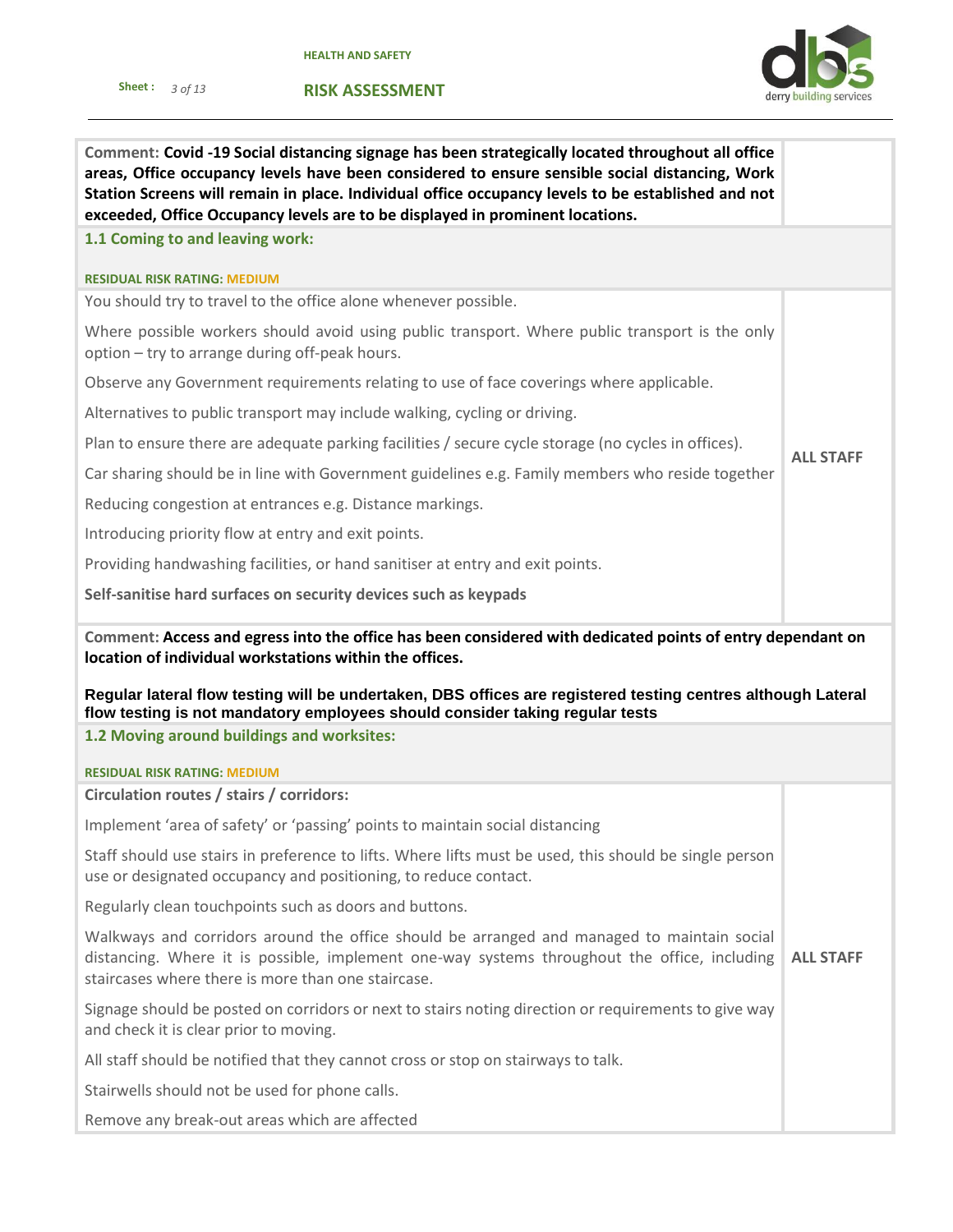**RISK ASSESSMENT**



| Comment: Toilet and welfare areas have been allocated to various offices; Temporary Tea/coffee stations have<br>been located in offices which do not have direct access to the established kitchen areas thereby reducing<br>pedestrian access through adjacent offices. |                  |  |  |  |  |
|--------------------------------------------------------------------------------------------------------------------------------------------------------------------------------------------------------------------------------------------------------------------------|------------------|--|--|--|--|
| 1.3 Premises - Time & Attendance:                                                                                                                                                                                                                                        |                  |  |  |  |  |
| <b>RESIDUAL RISK RATING: MEDIUM</b>                                                                                                                                                                                                                                      |                  |  |  |  |  |
| All employees and visitors must sign in and out of the premises - records should be maintained by<br>a member of the reception team or office team.                                                                                                                      |                  |  |  |  |  |
| All premises should maintain access control and records to include:                                                                                                                                                                                                      |                  |  |  |  |  |
| Sign-in / sign-out - Tablets / biometric devices should be subject to 'self-sanitising'<br>Controlled access - one entrance<br>$\bullet$                                                                                                                                 | <b>ALL STAFF</b> |  |  |  |  |
| Enforcement of sign-in / sign-out is the responsibility of line managers and building managers                                                                                                                                                                           |                  |  |  |  |  |
| Comment: Suitable numbers of first aiders and fire wardens have been retained, Emergency procedures ref<br>raising the alarm, building evacuation and seeking first aid remain unchanged.                                                                                |                  |  |  |  |  |
| 1.4 Making the main workplace safe for people who work statically                                                                                                                                                                                                        |                  |  |  |  |  |
| <b>RESIDUAL RISK RATING: MEDIUM</b>                                                                                                                                                                                                                                      |                  |  |  |  |  |
| <b>Workstation Sanitary:</b>                                                                                                                                                                                                                                             |                  |  |  |  |  |
| Workstations should be allocated to an individual where possible - discourage / minimise shared                                                                                                                                                                          |                  |  |  |  |  |
| All workstations and desks should be cleared and kept tidy to enable cleaning and sanitising to be<br>completed effectively.                                                                                                                                             |                  |  |  |  |  |
| Refrain where possible from sharing stationary etc.                                                                                                                                                                                                                      |                  |  |  |  |  |
| Personal effects including bags should be kept off workstation surfaces and stored separately                                                                                                                                                                            |                  |  |  |  |  |
| Before eating at your desk, you should reclean the surface and your hands                                                                                                                                                                                                |                  |  |  |  |  |
| If you cough or sneeze at your workstation the area should immediately be cleaned, and any cloths<br>/ tissues disposed of in the bin                                                                                                                                    |                  |  |  |  |  |
| Remember to sanitise your hands                                                                                                                                                                                                                                          |                  |  |  |  |  |
|                                                                                                                                                                                                                                                                          |                  |  |  |  |  |
| Comment: Work Stations screens will remain in place and should be cleaned regularly, Individual dedicated<br>work stations provided, If you need to use a different workstation then clean and sanitise before the next user                                             |                  |  |  |  |  |
| <b>1.5 Meetings</b>                                                                                                                                                                                                                                                      |                  |  |  |  |  |
| <b>RESIDUAL RISK RATING: LOW</b>                                                                                                                                                                                                                                         |                  |  |  |  |  |
| Where possible all meetings should be conducted via remote working tools such as Microsoft<br>teams to eliminate face to face meetings and maintain sensible distancing                                                                                                  |                  |  |  |  |  |
| Hold meetings in well-ventilated rooms whenever possible                                                                                                                                                                                                                 |                  |  |  |  |  |
| Meetings should be reduced to only those absolutely necessary                                                                                                                                                                                                            |                  |  |  |  |  |
| Visitors must be by appointment and escorted at all times, evidence of a recent negative lateral<br>flow test to be provided ahead of any meeting.                                                                                                                       | <b>All Staff</b> |  |  |  |  |
| Visitors must be reminded not to travel or attend if they have Covid-19 symptoms                                                                                                                                                                                         |                  |  |  |  |  |
| Sensible Social Distancing must be maintained                                                                                                                                                                                                                            |                  |  |  |  |  |
| Avoid sharing pens and objects                                                                                                                                                                                                                                           |                  |  |  |  |  |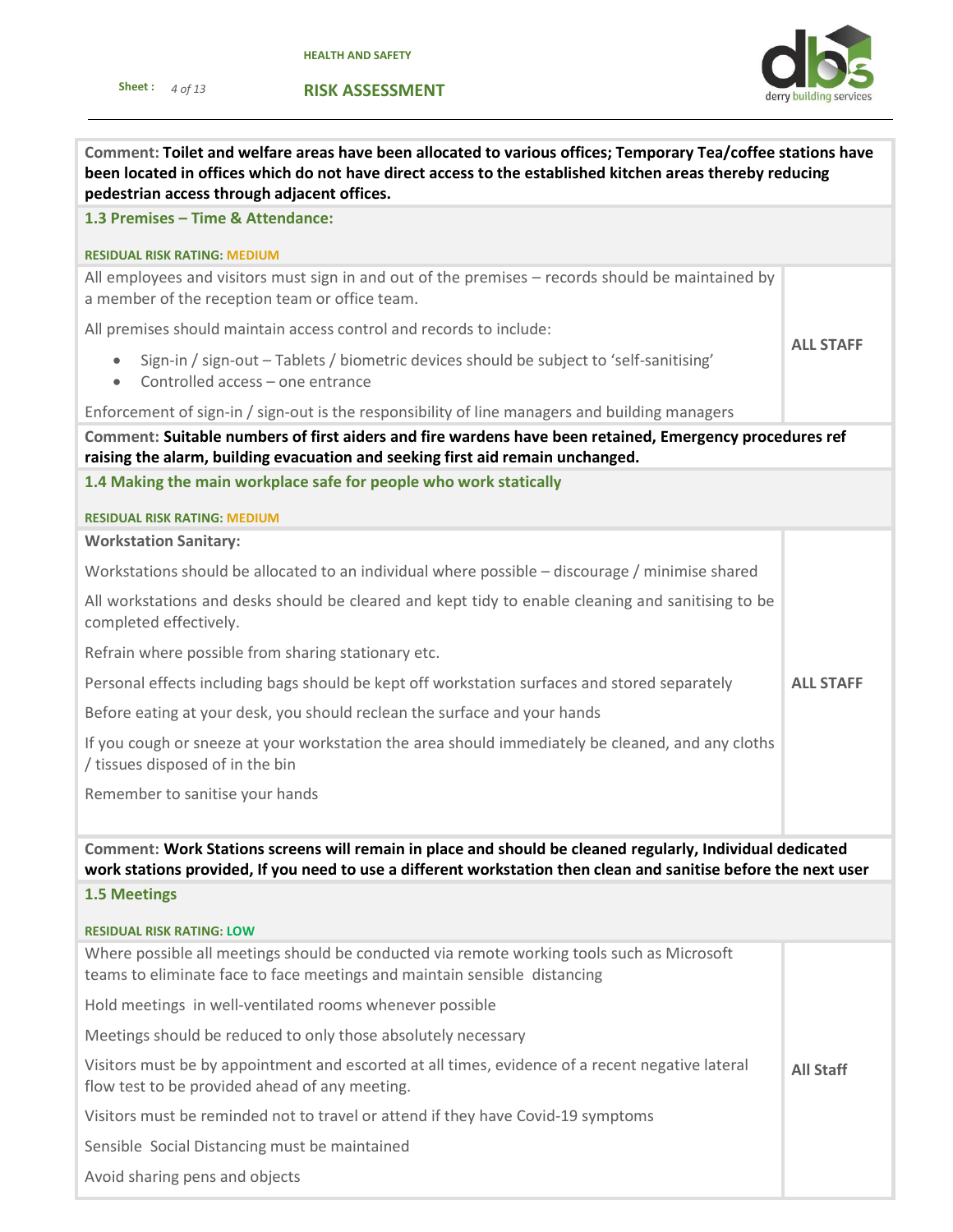



| For areas where regular meetings take place use floor signage etc. to help maintain social<br>distancing                                        |                                 |  |  |
|-------------------------------------------------------------------------------------------------------------------------------------------------|---------------------------------|--|--|
| Hand sanitiser and surface wipes should be provided                                                                                             |                                 |  |  |
| Comment:                                                                                                                                        |                                 |  |  |
| <b>1.6 Common Areas</b>                                                                                                                         |                                 |  |  |
| 1.6.1 General                                                                                                                                   |                                 |  |  |
| <b>RESIDUAL RISK RATING: Medium</b>                                                                                                             |                                 |  |  |
| Maintain Sensible distancing.                                                                                                                   |                                 |  |  |
| Do not stop and converse in corridors/ Staircases.                                                                                              |                                 |  |  |
| Adopt a give way system to avoid face to face contact in corridors / staircases                                                                 | <b>All Staff</b>                |  |  |
| Staff to use allocated kitchen areas.                                                                                                           |                                 |  |  |
|                                                                                                                                                 |                                 |  |  |
| Comment:                                                                                                                                        |                                 |  |  |
| 1.6.3 Smoking/Vaping:                                                                                                                           |                                 |  |  |
| <b>RESIDUAL RISK RATING: HIGH</b>                                                                                                               |                                 |  |  |
| No smoking site                                                                                                                                 |                                 |  |  |
| Encourage staff not to share cigarettes and lighters etc                                                                                        | <b>Staff that</b><br>Smoke/Vape |  |  |
| Regular emptying of cigarette bins, double bag contents before placing into general waste                                                       |                                 |  |  |
| Comment: Staff that smoke should be mindful of forming small groups outside the office boundary, Ensure<br>correct disposal of cigarette waste. |                                 |  |  |
| Increased risk of contamination due to smokers touching face/mouth                                                                              |                                 |  |  |
| <b>1.7 Kitchen Areas</b>                                                                                                                        |                                 |  |  |
| <b>RESIDUAL RISK RATING: MEDIUM</b>                                                                                                             |                                 |  |  |
| 1.7.1 Occupancy:                                                                                                                                |                                 |  |  |
|                                                                                                                                                 |                                 |  |  |
| Where possible, staff should be encouraged to bring their own food / pre-prepared meals and<br>refillable drinking bottles from home.           | <b>ALL STAFF</b>                |  |  |
| Staff should use/clean and store personal dedicated drinking cup/glass (self sanitise)                                                          |                                 |  |  |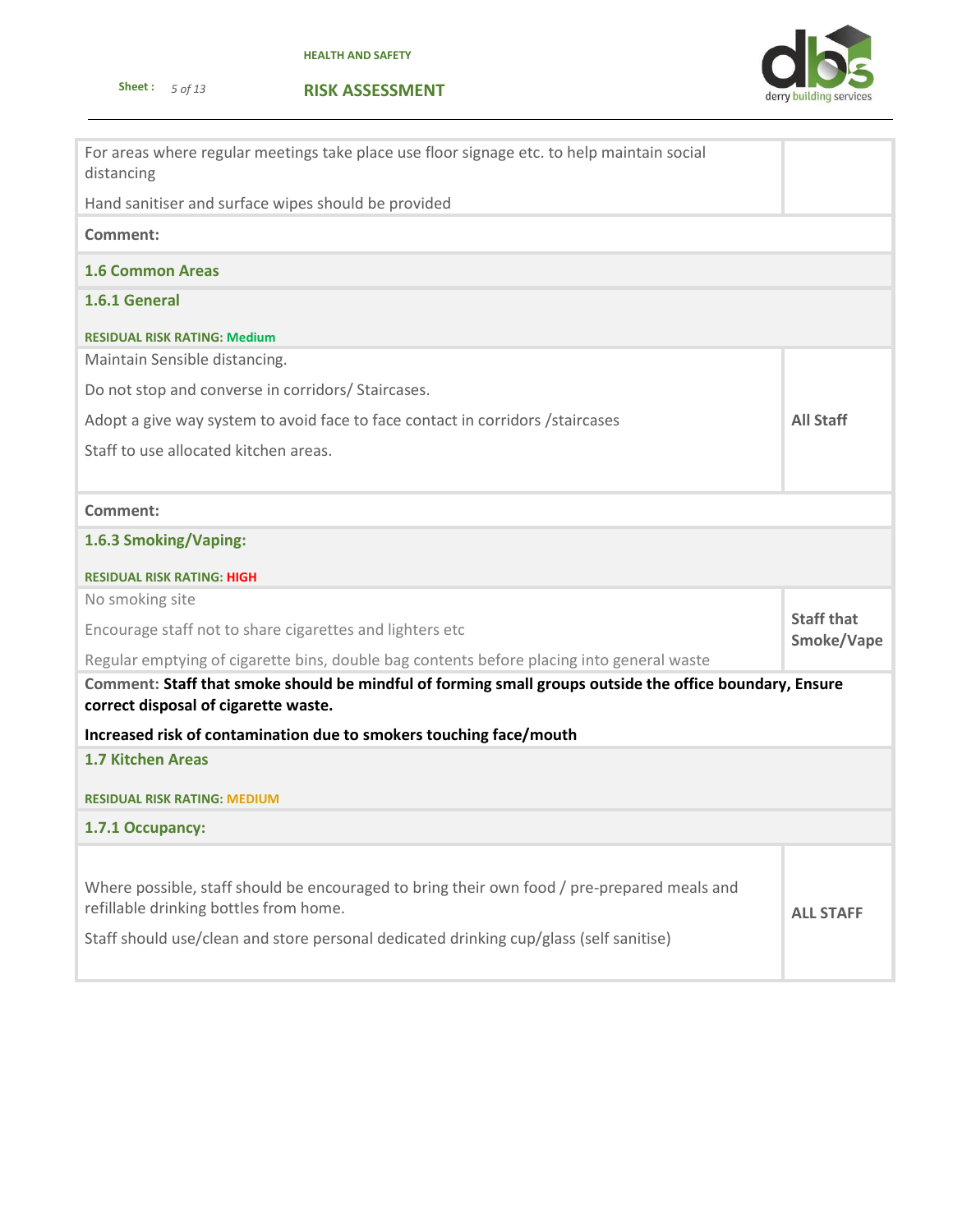



## **1.7.2 Cleaning:**

| Evidence suggests that the virus can exist for 72 hours on surfaces                                                                                                                                                                                                                                                      |                               |  |  |  |  |
|--------------------------------------------------------------------------------------------------------------------------------------------------------------------------------------------------------------------------------------------------------------------------------------------------------------------------|-------------------------------|--|--|--|--|
| Premises should be thoroughly cleaned prior to increased occupation                                                                                                                                                                                                                                                      |                               |  |  |  |  |
| Consider additional cleaning during the working day particularly in heavy trafficked areas                                                                                                                                                                                                                               |                               |  |  |  |  |
| Hand cleaning facilities or hand sanitiser should be available at the entrance of any room where<br>people eat and should be used by staff when entering and leaving the area                                                                                                                                            |                               |  |  |  |  |
| Catering Equipment - Kettles, Water Boilers, Water coolers', Toasters, Microwaves, etc. should be<br>subject to regular cleaning of taps, handles, and other hard surfaces and touch points.                                                                                                                             |                               |  |  |  |  |
| Provide materials for 'self-sanitising' and cleaning before and after use                                                                                                                                                                                                                                                |                               |  |  |  |  |
| Comment: Staff should advise Rebecca Cobb/Kim Thomas when wipes and sanitiser need replacing.                                                                                                                                                                                                                            |                               |  |  |  |  |
| <b>1.7.3 General:</b>                                                                                                                                                                                                                                                                                                    |                               |  |  |  |  |
| Crockery, eating utensils, cups etc. should be either disposable or should be brought by individuals<br>from home and returned with them at the end of the working day for washing etc.<br>Drinking water should be provided.<br>Local tea points should be subject to the same cleaning and self-sanitising regimes.    | <b>ALL STAFF</b>              |  |  |  |  |
| 1.7.4 Fridges and Food Storage                                                                                                                                                                                                                                                                                           |                               |  |  |  |  |
| All food and drink stored in fridges should be in sealed / resealable containers or packaging - with<br>the 'owners' name labelled - no open containers.                                                                                                                                                                 |                               |  |  |  |  |
| Fridges should be regularly cleaned at touch points                                                                                                                                                                                                                                                                      |                               |  |  |  |  |
| Every Friday afternoon fridges should be emptied and thoroughly cleaned. Any products left<br>should be disposed of.                                                                                                                                                                                                     |                               |  |  |  |  |
| <b>ALL STAFF</b><br>Dry foods including cereals, bread, etc. should be stored in sealed containers or packaging and<br>kept in kitchen cupboards / areas or otherwise kept in sealed tins or plastic containers. Loose /<br>unsealed items of food must not be kept in offices / desks where they could attract rodents. |                               |  |  |  |  |
| Food waste should be disposed of in the correct kitchen bins or other designated bins. Clear any<br>spilled or dropped food and drink immediately.                                                                                                                                                                       |                               |  |  |  |  |
| Consider arrangements for monitoring compliance                                                                                                                                                                                                                                                                          |                               |  |  |  |  |
| <b>1.9 Outside Catering</b>                                                                                                                                                                                                                                                                                              |                               |  |  |  |  |
| <b>RESIDUAL RISK RATING: MEDIUM</b>                                                                                                                                                                                                                                                                                      |                               |  |  |  |  |
| Where visiting catering vans attend site, they should park in a designated location to allow queuing<br>to comply with social distancing guidance rules.                                                                                                                                                                 | <b>ALL STAFF</b>              |  |  |  |  |
| Promote pre-ordering and pre-payment or payments should be taken by contactless methods<br>wherever possible.                                                                                                                                                                                                            |                               |  |  |  |  |
| 1.11 Accidents, security and incident                                                                                                                                                                                                                                                                                    |                               |  |  |  |  |
| <b>RESIDUAL RISK RATING: MEDIUM</b>                                                                                                                                                                                                                                                                                      |                               |  |  |  |  |
| In the event of an emergency people do not have to have to stay apart if it would be unsafe.                                                                                                                                                                                                                             | <b>FIRST</b><br><b>AIDERS</b> |  |  |  |  |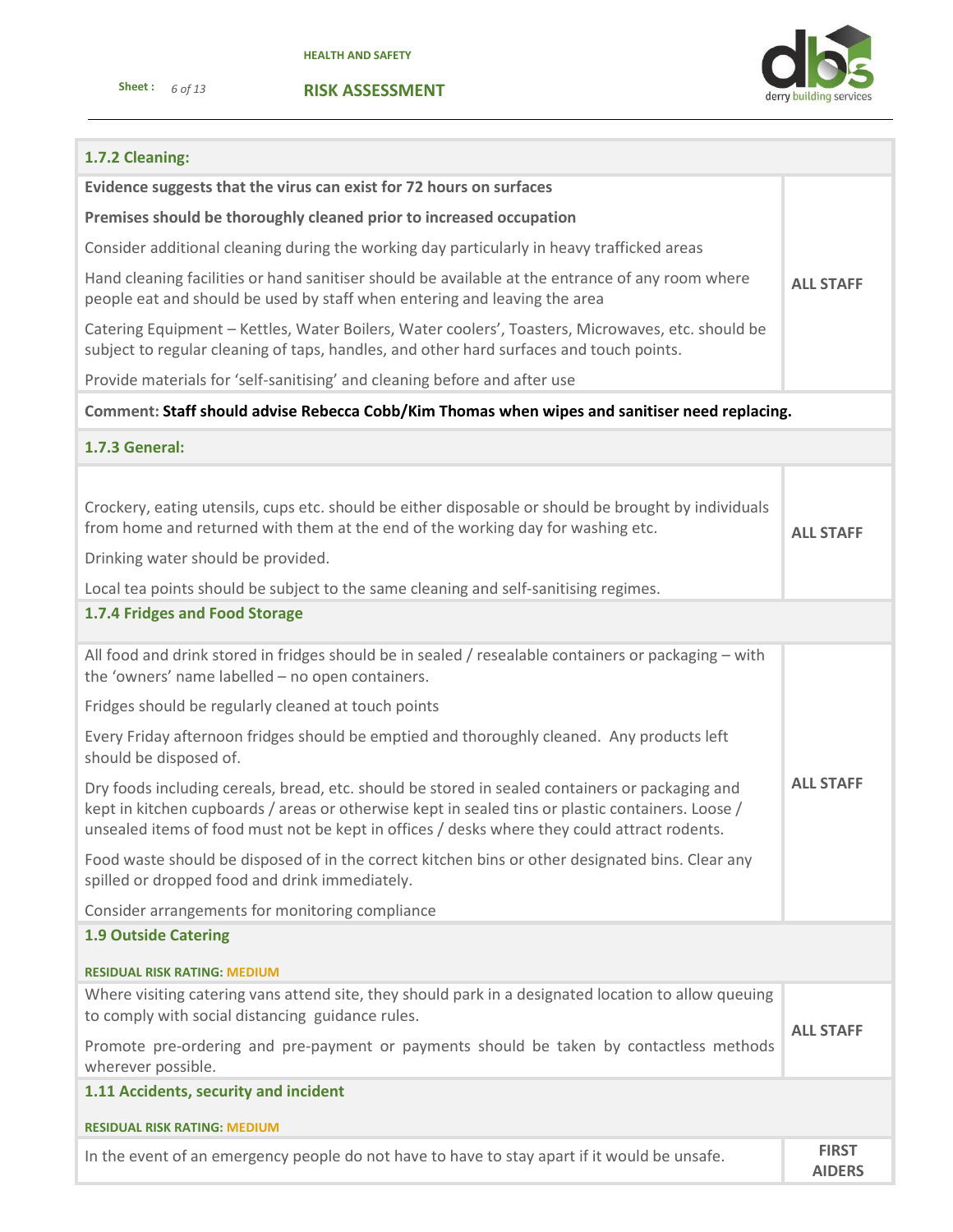



| People involved in the assistance of others should ensure they follow sanitation measures<br>immediately afterwards.                                                                                                                                                                                                                                           |                               |  |  |
|----------------------------------------------------------------------------------------------------------------------------------------------------------------------------------------------------------------------------------------------------------------------------------------------------------------------------------------------------------------|-------------------------------|--|--|
| SPF701 to be completed and sent to H&S Department                                                                                                                                                                                                                                                                                                              |                               |  |  |
| 1.11.1 First Aid & Emergency:                                                                                                                                                                                                                                                                                                                                  |                               |  |  |
| The primary responsibility is to preserve life and first aid should be administered if required and<br>until the emergency services attend. In the event of a person requiring first aid assistance it is<br>paramount that the first aider takes the necessary measures to protect themselves and the person<br>first aid treatment is being administered to. |                               |  |  |
| All first aiders should have face shield, face masks and disposable gloves available.                                                                                                                                                                                                                                                                          |                               |  |  |
| Simple first aid - plasters can be self-applied / self-administered under supervision form the first<br>aider.                                                                                                                                                                                                                                                 | <b>FIRST</b><br><b>AIDERS</b> |  |  |
| Emergency plans including contact details should be kept up to date                                                                                                                                                                                                                                                                                            |                               |  |  |
| Availability of first aiders should be checked to ensure sufficient provision is available during<br>reduced building occupation or when planning staff rotas.                                                                                                                                                                                                 |                               |  |  |
| Be aware that emergency services are under great pressure and may not respond as quickly as usual;<br>Ensure first aiders are aware of the location of your local public Automatic Emergency Defibrillator<br>(AED locations) if not in the office building.                                                                                                   |                               |  |  |
| 1.11.2 Emergency evacuation planning:                                                                                                                                                                                                                                                                                                                          |                               |  |  |
| Where it is necessary to evacuate immediately, safety is the priority                                                                                                                                                                                                                                                                                          |                               |  |  |
| Check others have heard the alarm - help them evacuate if needed                                                                                                                                                                                                                                                                                               |                               |  |  |
| Leave by the nearest exit                                                                                                                                                                                                                                                                                                                                      |                               |  |  |
| Close doors behind you                                                                                                                                                                                                                                                                                                                                         |                               |  |  |
| Fire wardens should remind all to exit in a calm manner / maintain 2m social distancing as far as<br>possible                                                                                                                                                                                                                                                  |                               |  |  |
| Availability of fire wardens should be checked to ensure coverage remains sufficient during<br>reduced building occupation and to ensure social distancing can be monitored.                                                                                                                                                                                   |                               |  |  |
| Muster points should be checked to ensure there is adequate space to assemble whilst being able<br>to maintain social distancing.                                                                                                                                                                                                                              | <b>FIRE</b><br><b>WARDENS</b> |  |  |
| Fire wardens should ensure that during building re-occupation, worker re-entry is allowed at a rate<br>to ensure workers are able to enter the building and disperse without compromising the 2-metre<br>distancing rule.                                                                                                                                      |                               |  |  |
| Fire doors may be left open to allow ventilation through the building and reduce contact points<br>during occupation                                                                                                                                                                                                                                           |                               |  |  |
| Fire wardens should undertake daily checks within the building to ensure housekeeping is<br>maintained to reduce the risk of fire.                                                                                                                                                                                                                             |                               |  |  |
| Fire doors must be closed at the end of the working day                                                                                                                                                                                                                                                                                                        |                               |  |  |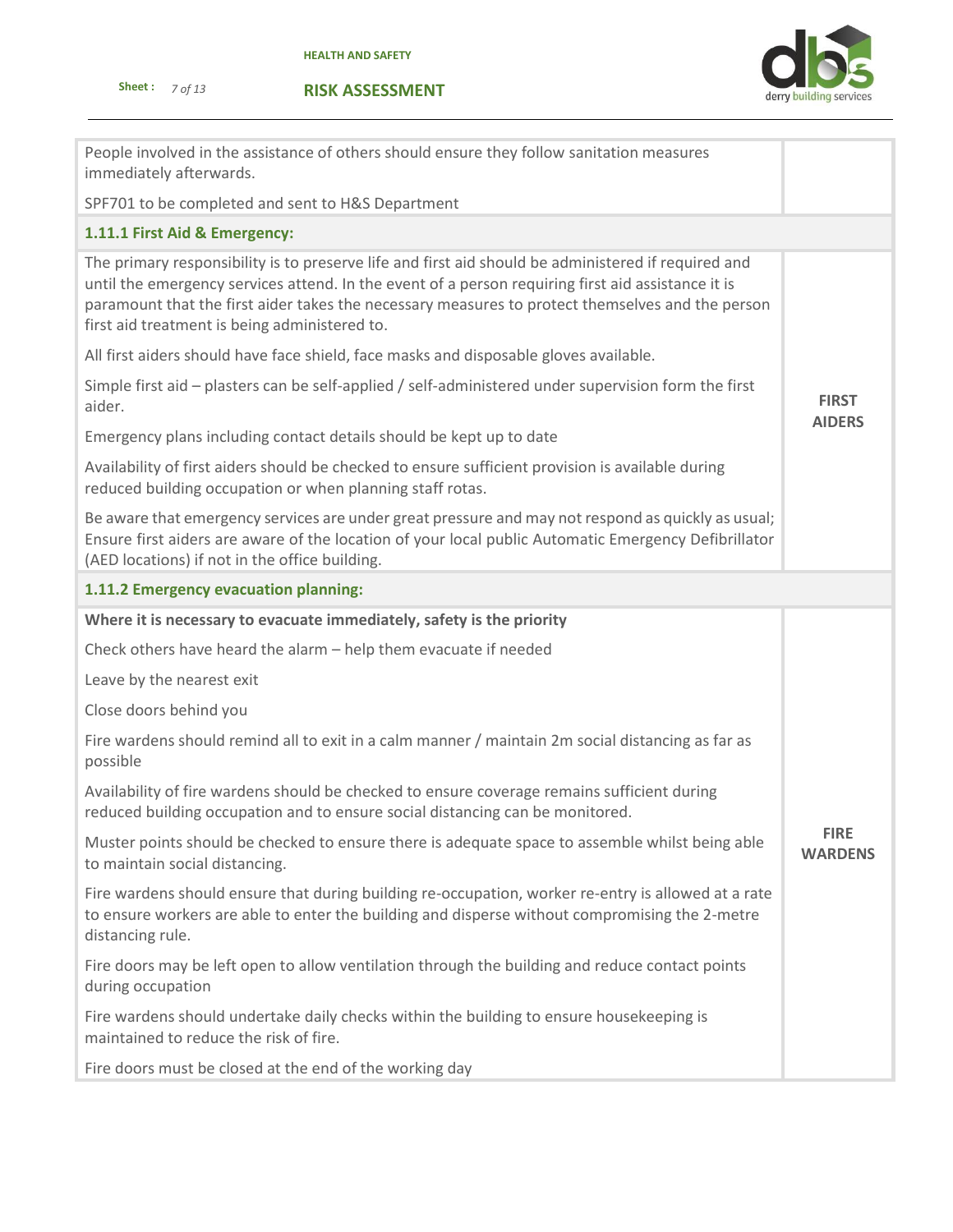



# **2.0 Managing customers, visitors, and contractors: RESIDUAL RISK RATING: MEDIUM 2.1 Manage Contractors** Reception areas should be reviewed to encourage sensible social distancing– e.g. use of screens or barriers and carpet / floor markings Mandatory signs and posters must be displayed. Any seating should be regularly cleaned and laid out to maintain sensible social distancing. Visitor numbers must be limited and an essential need – promote remote connection Visitors should confirm whether they have any symptoms of coronavirus and refrained from entering the building if symptoms are confirmed Make sure people are invited to sanitise their hands and observe sign-in / sign -out Visitors must be reminded of the rules relating to hygiene and social distancing, etc. specific to the premises. Visitors to be escorted at all times **RECEPTION STAFF 2.1.2 Contractors** Review servicing and maintenance contracts to reduce interaction If work is required to take place, consider working hours and number of persons doing the works Risk Assessments must be in place and work should be planned to comply with Covid-19 Requirements for Contractors document/Management Briefing 128 Work should be planned to avoid working within 2m where possible Consult the H&S Department for reviewing risk assessments. **MAINTENANCE STAFF Comment: 2.2 Providing and explaining available guidance** Ensure public notices are visible to inform people to maintain social distancing in the workplace Reception areas should display 'catch it kill it bin it' signage Provide signage on routes in the workplace to maintain social distancing Display emergency covid-19 procedure Contractors should complete the DBS Covid 19 induction **PREMISES MANAGER**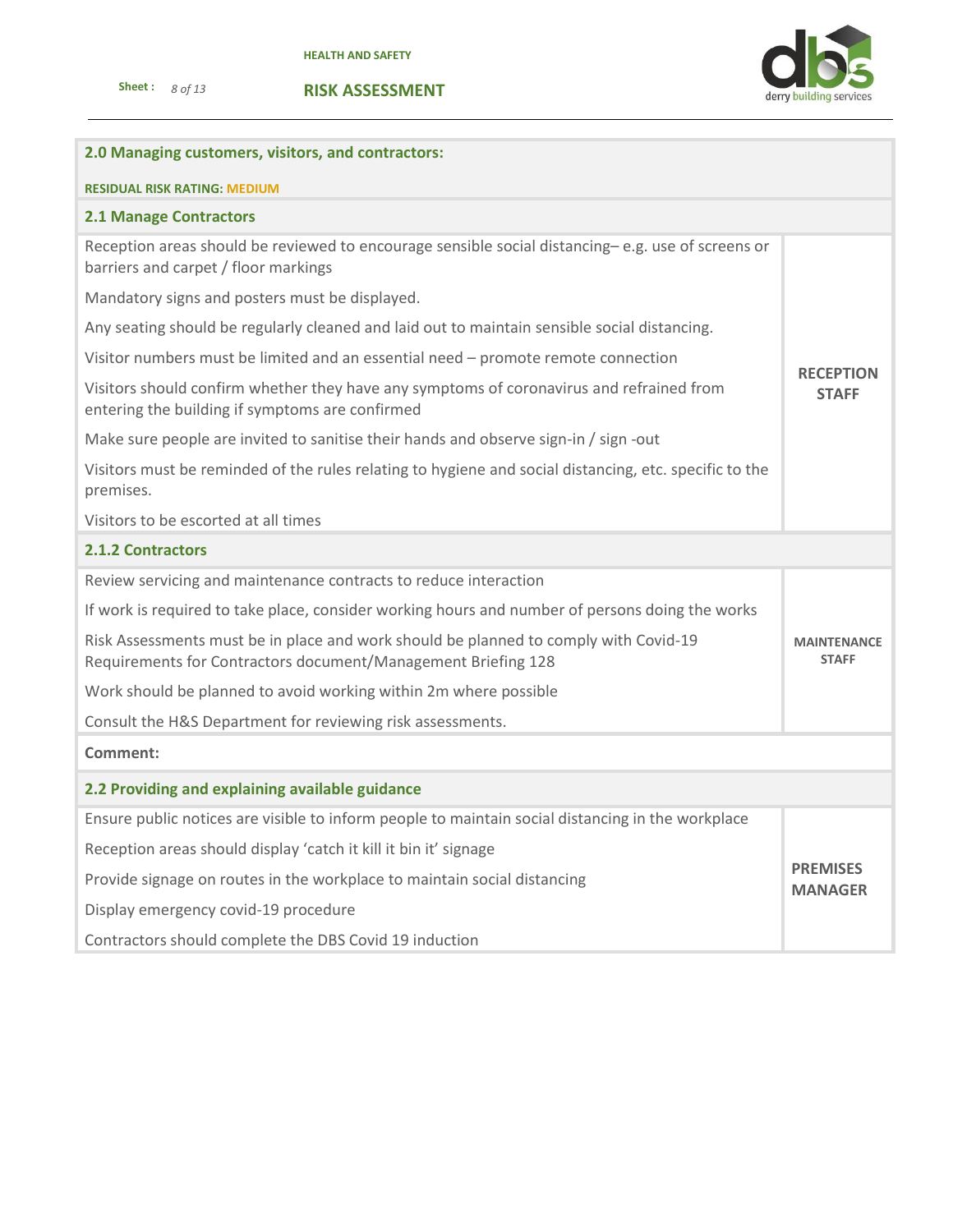**Sheet :** *9 of 13* 



**RISK ASSESSMENT**

## **Comment:**

| 3.0 Cleaning the workplace                                                                                                                                                                                                                                                                                                                                                                                                                                                                                                                                                                                                                                                                                                                                                                                                                                                                                                                                                                                                                                                                                                                                                                                                                             |                                                                        |  |  |
|--------------------------------------------------------------------------------------------------------------------------------------------------------------------------------------------------------------------------------------------------------------------------------------------------------------------------------------------------------------------------------------------------------------------------------------------------------------------------------------------------------------------------------------------------------------------------------------------------------------------------------------------------------------------------------------------------------------------------------------------------------------------------------------------------------------------------------------------------------------------------------------------------------------------------------------------------------------------------------------------------------------------------------------------------------------------------------------------------------------------------------------------------------------------------------------------------------------------------------------------------------|------------------------------------------------------------------------|--|--|
| <b>RESIDUAL RISK RATING: LOW</b>                                                                                                                                                                                                                                                                                                                                                                                                                                                                                                                                                                                                                                                                                                                                                                                                                                                                                                                                                                                                                                                                                                                                                                                                                       |                                                                        |  |  |
| <b>3.1 Before Re-opening</b>                                                                                                                                                                                                                                                                                                                                                                                                                                                                                                                                                                                                                                                                                                                                                                                                                                                                                                                                                                                                                                                                                                                                                                                                                           |                                                                        |  |  |
| <b>General Office Cleaning:</b>                                                                                                                                                                                                                                                                                                                                                                                                                                                                                                                                                                                                                                                                                                                                                                                                                                                                                                                                                                                                                                                                                                                                                                                                                        |                                                                        |  |  |
| Start clean to stay clean.                                                                                                                                                                                                                                                                                                                                                                                                                                                                                                                                                                                                                                                                                                                                                                                                                                                                                                                                                                                                                                                                                                                                                                                                                             |                                                                        |  |  |
| Premises should be thoroughly cleaned prior to increased occupation. Pay particular attention to<br>any areas which need a deep clean such as kitchens and carpets.                                                                                                                                                                                                                                                                                                                                                                                                                                                                                                                                                                                                                                                                                                                                                                                                                                                                                                                                                                                                                                                                                    |                                                                        |  |  |
| Ensure there are adequate cleaning products available                                                                                                                                                                                                                                                                                                                                                                                                                                                                                                                                                                                                                                                                                                                                                                                                                                                                                                                                                                                                                                                                                                                                                                                                  |                                                                        |  |  |
| Ensure there are adequate waste disposal arrangements in place                                                                                                                                                                                                                                                                                                                                                                                                                                                                                                                                                                                                                                                                                                                                                                                                                                                                                                                                                                                                                                                                                                                                                                                         |                                                                        |  |  |
| 3.2 Keeping your workplace clean                                                                                                                                                                                                                                                                                                                                                                                                                                                                                                                                                                                                                                                                                                                                                                                                                                                                                                                                                                                                                                                                                                                                                                                                                       |                                                                        |  |  |
| All premises shall establish a regime for regular cleaning of premises and particularly 'common'<br>touchpoints - handrails, door handles, etc. including:<br>Entrance reception areas including intercoms, reception desks and visitor chairs.<br>$\bullet$<br>Taps and washing facilities<br>$\bullet$<br>Door handles and push plates<br>$\bullet$<br>Hand rails on staircases and corridors<br>$\bullet$<br>Lifts including control buttons<br>$\bullet$<br>All areas used for eating must be thoroughly cleaned at the end of each break and shift,<br>$\bullet$<br>including chairs, door handles, vending machines and payment devices<br>Telephone equipment<br>$\bullet$<br>Shared cables / chargers<br>$\bullet$<br>Keyboards, photocopiers and other office equipment should be cleaned after individual use<br>$\bullet$<br>Meeting rooms including tables, chairs, cupboard doors, telephones and controls for<br>$\bullet$<br>televisions and projectors.<br>Workspaces should be cleared, remove waste and all personal affects at the end of the day<br>If cleaning after a known or suspected case of Covid-19 refer to specific guidance<br>Provide additional cleaning during the work day particularly in heavily trafficked areas | <b>PREMISES</b><br><b>MANAGER /</b><br><b>CLEANING</b><br><b>STAFF</b> |  |  |
| Comment:                                                                                                                                                                                                                                                                                                                                                                                                                                                                                                                                                                                                                                                                                                                                                                                                                                                                                                                                                                                                                                                                                                                                                                                                                                               |                                                                        |  |  |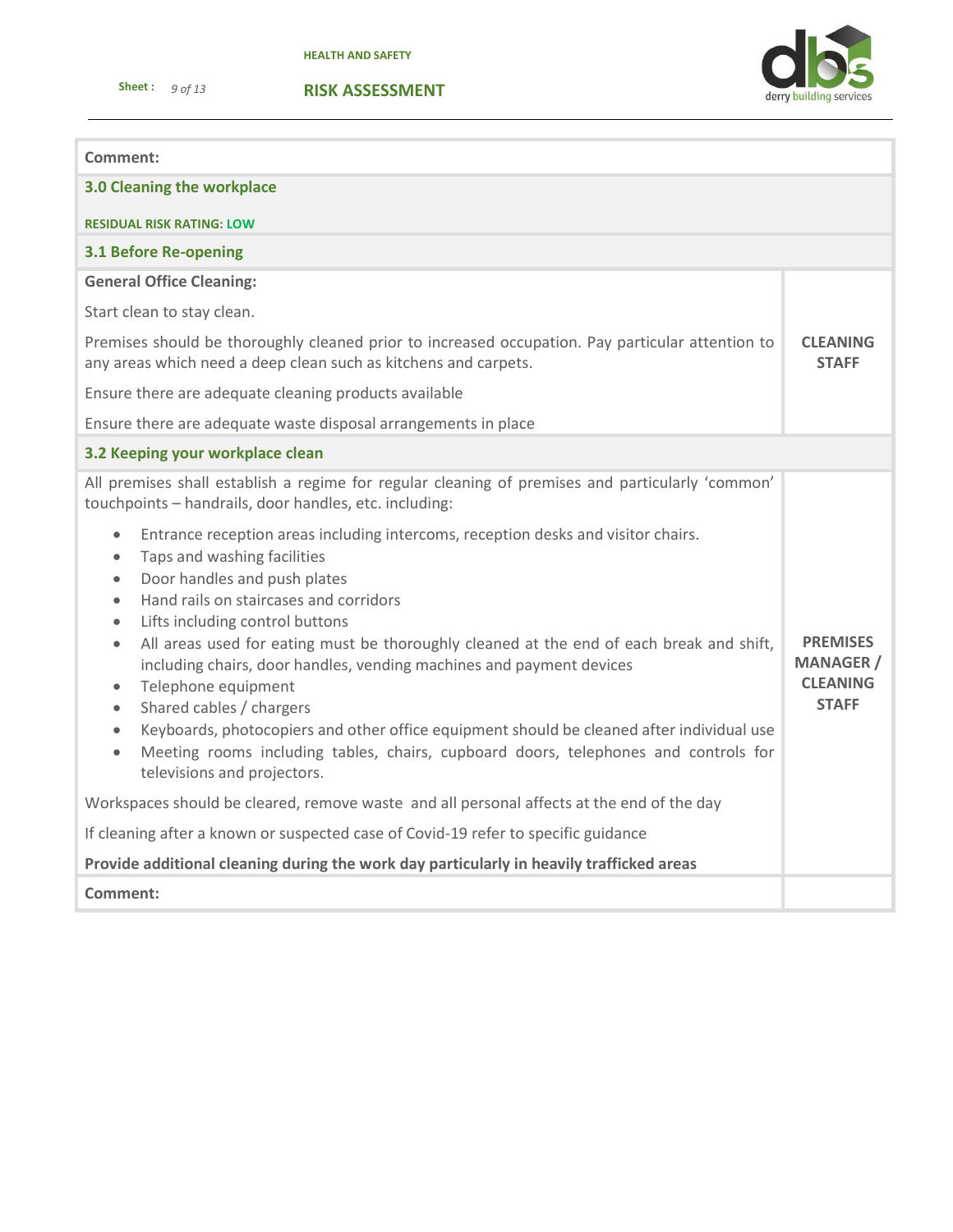**RISK ASSESSMENT**



| 3.3 Hygiene - handwashing, Sanitation facilities and toilets                                                                                                                                                                                                                           |                  |  |  |  |
|----------------------------------------------------------------------------------------------------------------------------------------------------------------------------------------------------------------------------------------------------------------------------------------|------------------|--|--|--|
| <b>Sanitary &amp; Cleaning Stations:</b>                                                                                                                                                                                                                                               |                  |  |  |  |
| Hand sanitiser shall be readily available in all work areas and provided at:                                                                                                                                                                                                           |                  |  |  |  |
| Building entrances – everyone is encouraged to sanitise their hands on entering our<br>$\circ$<br>premises.                                                                                                                                                                            |                  |  |  |  |
| In communal / shared spaces e.g. meeting rooms, hot desk areas, etc.<br>$\circ$                                                                                                                                                                                                        |                  |  |  |  |
| Anti-bacterial cleaner / wipes should be provided and maintained in:                                                                                                                                                                                                                   | <b>ALL STAFF</b> |  |  |  |
| Reception – next to any electronic or manual sign-in / sign-out<br>$\circ$<br>shared spaces - meeting rooms, hot desk areas, etc.<br>$\circ$<br>kitchens<br>$\circ$                                                                                                                    |                  |  |  |  |
| Printers / scanners, or other shared equipment<br>$\circ$                                                                                                                                                                                                                              |                  |  |  |  |
| These are provided for users to clean hard surfaces, etc. prior to use or occupation - 'self-sanitising'<br>and for cleaning after use to leave the area ready for the next user.                                                                                                      |                  |  |  |  |
| <b>Toilets / Washing:</b>                                                                                                                                                                                                                                                              |                  |  |  |  |
| Some changes may be required to help main the 2m social distance requirements:                                                                                                                                                                                                         |                  |  |  |  |
| Intermediate sinks and urinals may need to be taken out of use to maintain 2m separation.<br>$\bullet$<br>Cubicles have a solid barrier so there should be no need to restrict access.<br>$\bullet$<br>Occupancy - this should be a matter of self-policing and etiquette<br>$\bullet$ |                  |  |  |  |
| Regular cleaning of toilet flush, seats, cubicle doors and disabled handrails.                                                                                                                                                                                                         |                  |  |  |  |
| Warm air hand dryers should be cleaned regularly during the day, paper towel and towel roll hand<br>dryers should be regularly replenished to accommodate increased use.                                                                                                               | <b>ALL STAFF</b> |  |  |  |
| Provide more waste facilities and more frequent rubbish collection                                                                                                                                                                                                                     |                  |  |  |  |
| Signage in place to remind of regular sanitising and maintaining hygiene standards and good<br>handwashing technique together with reminders avoid touching face and to cough sneeze into a<br>tissue and binned safely etc                                                            |                  |  |  |  |
| Where possible provide paper towels as an alternative to hand-dryers                                                                                                                                                                                                                   |                  |  |  |  |
| Comment:                                                                                                                                                                                                                                                                               |                  |  |  |  |
| 3.5 Handling equipment, materials, waste and onsite vehicles                                                                                                                                                                                                                           |                  |  |  |  |
| Waste:                                                                                                                                                                                                                                                                                 |                  |  |  |  |
| Rubbish collection and storage points should be increased and emptied regularly throughout and at<br>the end of each day including paper recycling.                                                                                                                                    |                  |  |  |  |
| Food waste should be disposed of in the appropriate bins.                                                                                                                                                                                                                              |                  |  |  |  |
| Designated bins should be provided at all 'self-sanitising' stations                                                                                                                                                                                                                   |                  |  |  |  |
| PPE must be disposed of in dedicated, separate bins when used.                                                                                                                                                                                                                         |                  |  |  |  |
| Cleaning procedures for the parts of shared equipment you touch after each use eg Sack Trolleys                                                                                                                                                                                        |                  |  |  |  |
| Encouraging increased handwashing and introducing more handwashing facilities for workers<br>handling goods and merchandise or providing hand sanitiser where this is not practical.                                                                                                   |                  |  |  |  |
| Regular cleaning of vehicles that workers may take home.                                                                                                                                                                                                                               |                  |  |  |  |

If cleaning after a known or suspected case of Covid-19 refer to specific guidance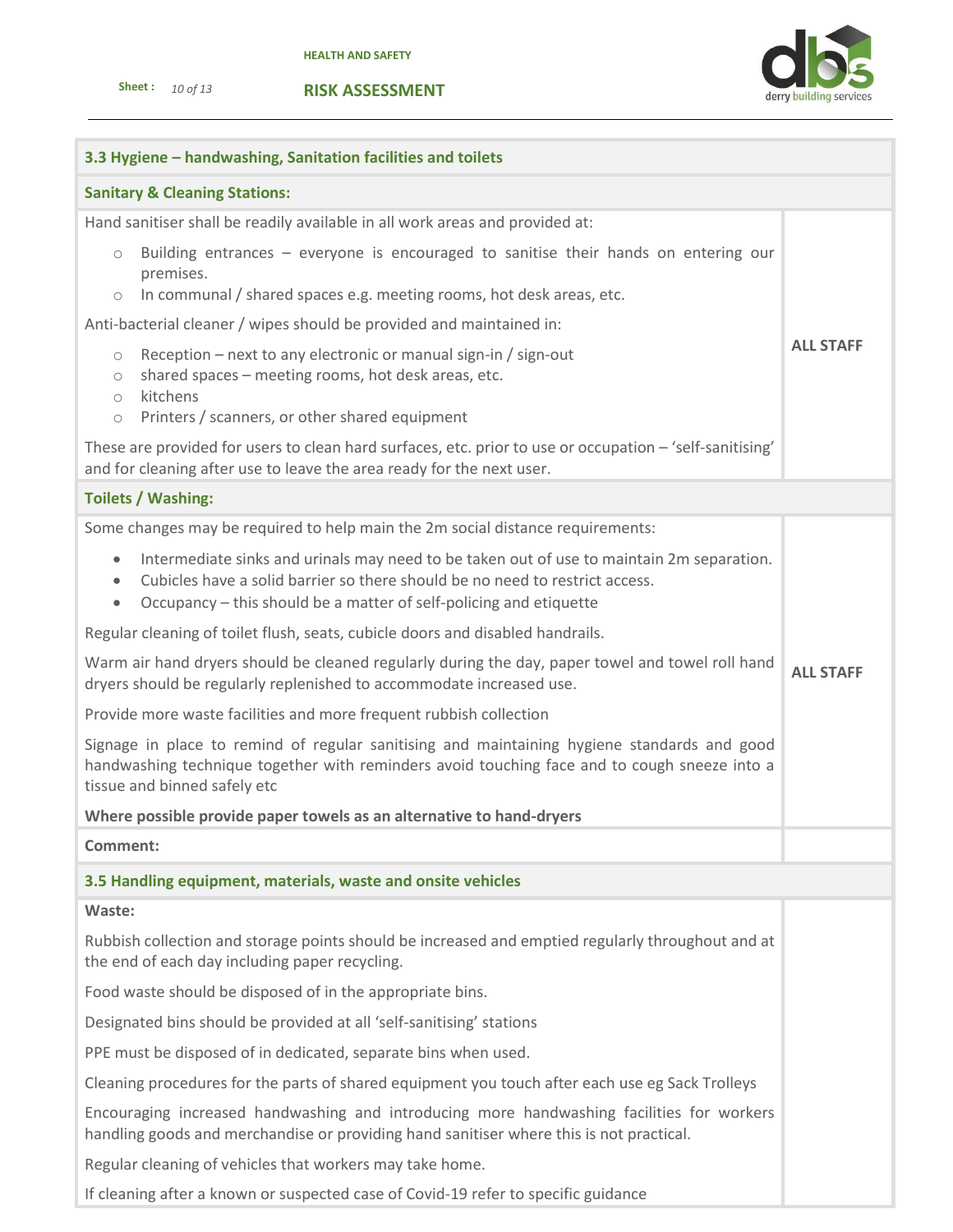**Sheet :** *11 of 13* 



#### **Comment:**

**4.0 PPE and face coverings**

#### **RESIDUAL RISK RATING: LOW**

**4.1 PPE**

## **4.1.1 Face coverings**

Wearing a face covering is precautionary and is not required in the workplace although it may be recommended or required elsewhere.

If you choose to wear one, it is important to use face coverings properly:

- Wash your hands thoroughly with soap and water for 20 seconds or use hand sanitiser before putting a face covering on, and after removing it.
- When wearing a face covering, avoid touching your face or face covering, as you could contaminate them with germs from your hands.
- Change your face covering if it becomes damp or if you've touched it.
- Continue to wash your hands regularly.
- Change and wash your face covering daily.
- If the material is washable, wash in line with manufacturer's instructions. If it's not washable, dispose of it carefully in your usual waste.
- Still practise social distancing wherever possible.

#### **Comment:**

### **5.0 Managing your workforce**

#### **RESIDUAL RISK RATING: MEDIUM**

## **5.1 Working groups**

As far as possible, where people are split into teams or shift groups, fix these teams or shift groups so that where contact is unavoidable, this only happens between the same group of people. Identify areas where people have to directly pass things to each other, and find ways to remove direct contact, for example, by using drop-off points or transfer zones. **All STAFF**

## **5.2 Work related travel**

Do not travel if you have coronavirus symptoms, are self-isolating or clinically vulnerable

Is the journey necessary?

Minimising non-essential travel – consider remote options first.

Minimising the number of people travelling together in any one vehicle, using fixed travel partners, increasing ventilation when possible and avoiding sitting face-to-face.

If social distancing can't be met e.g. peak times, use face coverings

Travel packs provided – wipes/hand sanitisers/face coverings etc

Cleaning shared vehicles between shifts or on handover

Pool vehicles to be sanitised by the driver prior to handover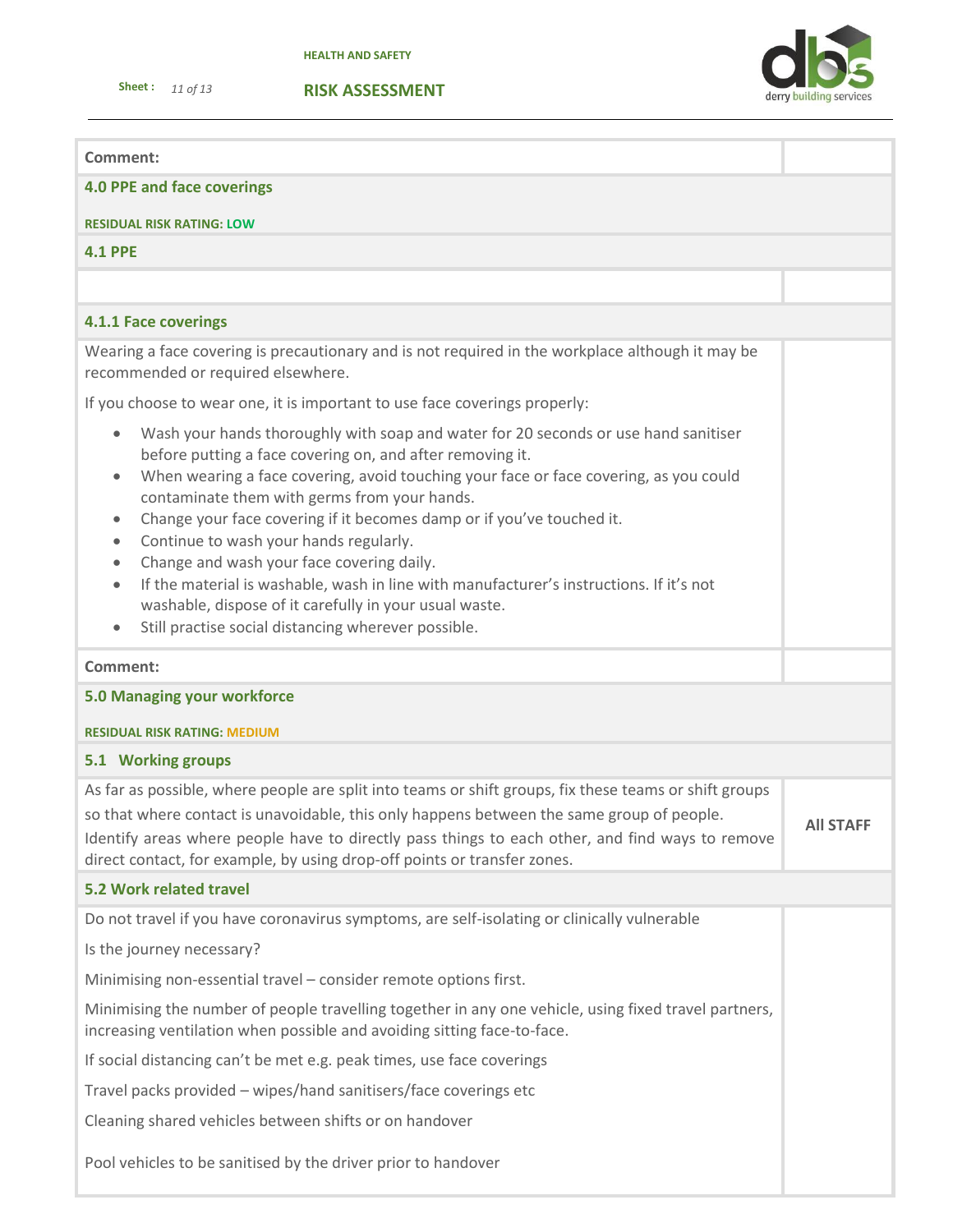



| 5.2.1 Cars, accommodations and visits                                                                                                                                   |
|-------------------------------------------------------------------------------------------------------------------------------------------------------------------------|
| Where workers are required to stay away from their home - ensure any overnight accommodation<br>meets social distancing etc. guidelines                                 |
| 5.2.2 Deliveries to other sites                                                                                                                                         |
| Put in place procedures to minimise person-to-person contact during deliveries to other sites.<br>Maintain consistent pairing where two-person deliveries are required. |
| Minimise contact during payments and exchange of documentation                                                                                                          |
| <b>5.3 Communications and training</b>                                                                                                                                  |
| All workers to be briefed to understand Covid-19 Safety Procedures                                                                                                      |
| 5.3.1 Returning to work                                                                                                                                                 |
| DBS Offices / Premises Induction to be distributed to all returning staff                                                                                               |
| Covid-19 Risk Assessment to be provided                                                                                                                                 |
| 5.3.2 Ongoing communications and signage                                                                                                                                |
| Staff encouraged to raise concerns with line management prior to external bodies                                                                                        |
| Group HR to assist with staff issues                                                                                                                                    |
| Group H&S Department to assist with premises requirements                                                                                                               |
| Ensuring all staff receive business continuity communications to monitor and understand any<br>changes to working environments and arrangements.                        |
| Promote good mental health including DBS mental health first aiders and government guidance                                                                             |
| Promote staff Employee Assistance Programme                                                                                                                             |
| Consider groups for which English may not be their first language.                                                                                                      |
| Communicate approaches and operational procedures to suppliers, customers or trade bodies to<br>help their adoption and to share experience                             |
| <b>Comment:</b>                                                                                                                                                         |
| <b>6.0 Inbound and Outbound goods</b>                                                                                                                                   |
| Where possible and safe, have single workers load or unload vehicles.                                                                                                   |
| Where possible, use the same pairs of people for loads where more than one is needed.                                                                                   |
| Enable drivers to access welfare facilities when required, consistent with other guidance.                                                                              |
| Encourage drivers to stay in their vehicles where this does not compromise their safety and existing<br>safe working practice.                                          |
| Comment:                                                                                                                                                                |